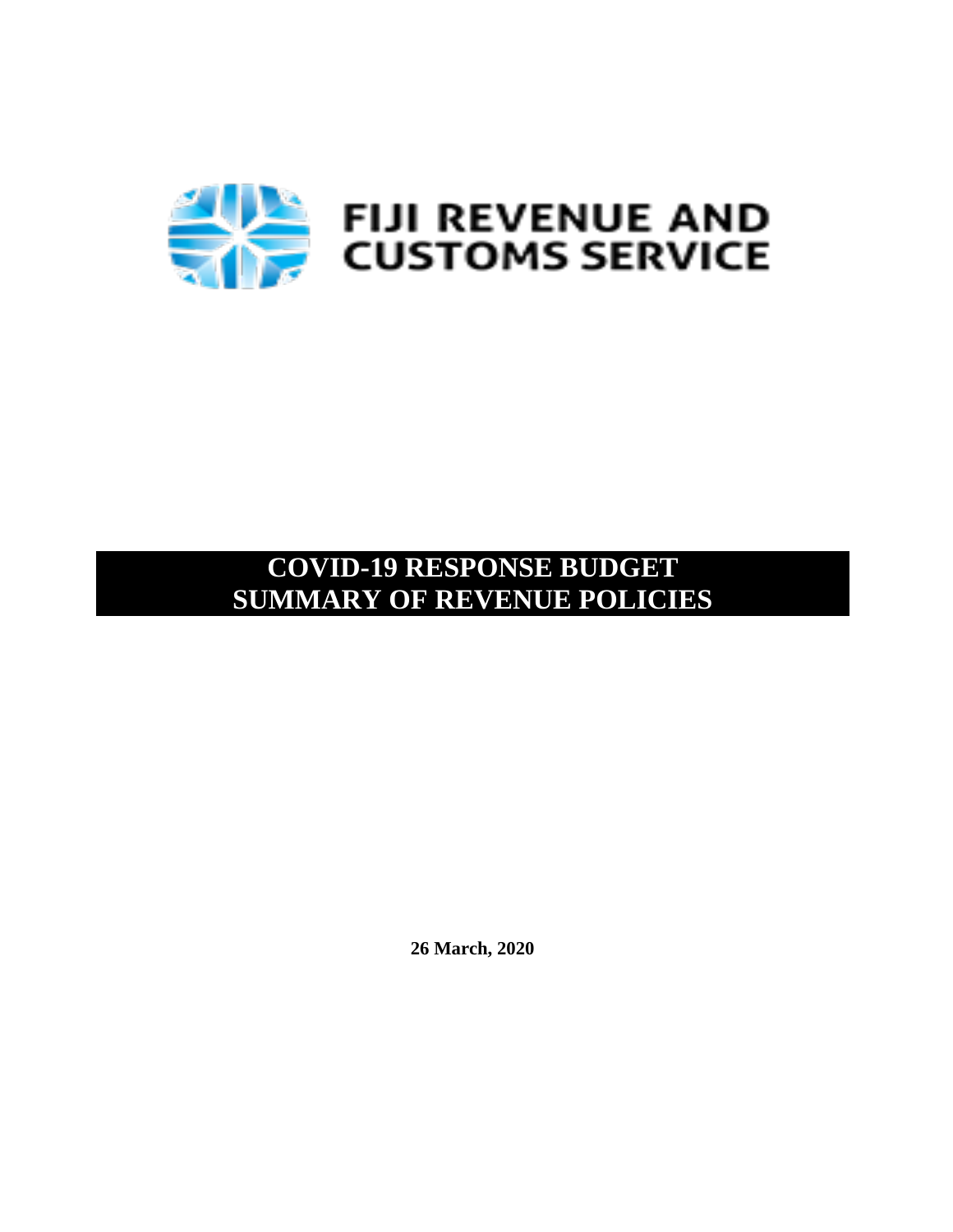#### **Part 1 – Direct Tax Measures**

#### **(i) Income Tax Act**

| <b>Policy</b>               |                                                                                   | <b>Description</b> |                    |  |
|-----------------------------|-----------------------------------------------------------------------------------|--------------------|--------------------|--|
| 1. Export Income            | $\triangleright$ The Export Income Deduction (EID) will be increased from 50%     |                    |                    |  |
| <b>Deduction Incentive</b>  | to 60% for the tax years 2020, 2021 and 2022.                                     |                    |                    |  |
| 2. New Hotel                | $\triangleright$ The existing package will be repealed and replaced with the      |                    |                    |  |
| <b>Investment Incentive</b> | following:                                                                        |                    |                    |  |
| Package                     |                                                                                   |                    |                    |  |
|                             | i.<br><b>Short Life Investment Package (SLIP)</b>                                 |                    |                    |  |
|                             | Income tax exemption for the construction of new                                  |                    |                    |  |
|                             | hotels based on the following capital investment                                  |                    |                    |  |
|                             | levels:                                                                           |                    |                    |  |
|                             |                                                                                   |                    |                    |  |
|                             | <b>Capital Investment (\$)</b>                                                    |                    | <b>Tax Holiday</b> |  |
|                             | $$250,000 - $1,000,000$                                                           |                    | 5 Years            |  |
|                             | $$1,000,000 - $2,000,000$                                                         |                    | 7 Years            |  |
|                             | More than \$2,000,000                                                             |                    | 13 Years           |  |
|                             |                                                                                   |                    |                    |  |
|                             | ii.<br><b>Standard Allowance</b>                                                  |                    |                    |  |
|                             | An Investment allowance of 25% will be allowed                                    |                    |                    |  |
|                             | on the capital expenditure incurred for the                                       |                    |                    |  |
|                             | construction, renovation, refurbishment and                                       |                    |                    |  |
|                             | extension.                                                                        |                    |                    |  |
|                             | This applies to new and existing hotels.                                          |                    |                    |  |
|                             |                                                                                   |                    |                    |  |
|                             | The new Hotel Investment Incentive Package, will be                               |                    |                    |  |
|                             | applicable from 1 April, 2020 to 31 December 2022.                                |                    |                    |  |
|                             |                                                                                   |                    |                    |  |
| 3. Business losses          | $\triangleright$ Business losses of up to \$20,000 will be allowed to be deducted |                    |                    |  |
|                             | against employment income to compute the chargeable income                        |                    |                    |  |
|                             | and the overall tax position of the personal income taxpayers.                    |                    |                    |  |
| 4. Provisional Tax          | The certificate of exemption will be reintroduced for the 5%                      |                    |                    |  |
|                             | Provisional Tax.                                                                  |                    |                    |  |
| 5. Advance Payments         | $\triangleright$ The rule for advance payment of tax for companies and other      |                    |                    |  |
| of Tax                      | taxpayers will be relaxed from the current 3 payments at a rate                   |                    |                    |  |
|                             | of 33 $\frac{1}{2}$ % to 9 payments at a rate of 11 $\frac{1}{2}$ %.              |                    |                    |  |
|                             | > Penalties on estimated tax will also be removed.                                |                    |                    |  |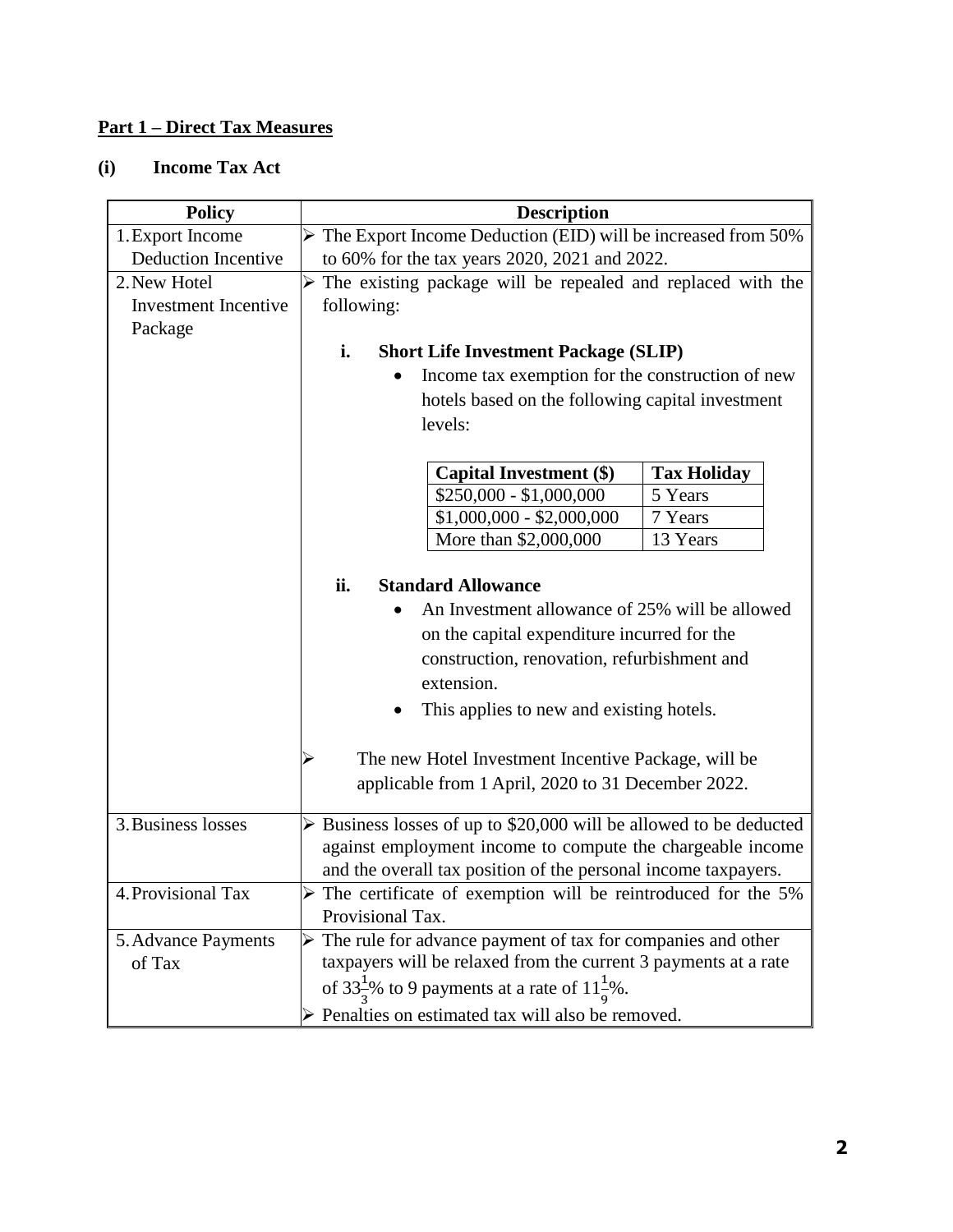| <b>Policy</b>                               | <b>Description</b>                                                                                                                                                                                                                                                                                                                                                                                                                                                                                                                       |  |
|---------------------------------------------|------------------------------------------------------------------------------------------------------------------------------------------------------------------------------------------------------------------------------------------------------------------------------------------------------------------------------------------------------------------------------------------------------------------------------------------------------------------------------------------------------------------------------------------|--|
|                                             | $\triangleright$ The policy will be valid until 31 December 2020.                                                                                                                                                                                                                                                                                                                                                                                                                                                                        |  |
| 6. Debt Forgiveness                         | $\triangleright$ Debt forgiveness will not be subject to income tax.                                                                                                                                                                                                                                                                                                                                                                                                                                                                     |  |
|                                             | $\triangleright$ Applies to forgiving of any outstanding debt. This will be                                                                                                                                                                                                                                                                                                                                                                                                                                                              |  |
|                                             | applicable from 1 April, 2020 to 31 December 2020.                                                                                                                                                                                                                                                                                                                                                                                                                                                                                       |  |
| 7. Thin Capitalization                      | $\triangleright$ Thin capitalization rules will be suspended for borrowings<br>undertaken from 01 April, 2020 up to 31 December 2020.                                                                                                                                                                                                                                                                                                                                                                                                    |  |
| 8. Tax deduction for                        | $\triangleright$ A 300% tax deduction will be allowed to employers for wages/                                                                                                                                                                                                                                                                                                                                                                                                                                                            |  |
| salary/ wages paid                          | salary paid to employees who are quarantined and approved by                                                                                                                                                                                                                                                                                                                                                                                                                                                                             |  |
| for quarantined/                            | Ministry of Health and Medical Services.                                                                                                                                                                                                                                                                                                                                                                                                                                                                                                 |  |
| isolated employees                          |                                                                                                                                                                                                                                                                                                                                                                                                                                                                                                                                          |  |
| 9. Employment                               | $\triangleright$ Employment Taxation Scheme to be incentivised further as                                                                                                                                                                                                                                                                                                                                                                                                                                                                |  |
| <b>Taxation Scheme</b>                      | follows:                                                                                                                                                                                                                                                                                                                                                                                                                                                                                                                                 |  |
|                                             | Tax deduction on wages paid on first full-time employee<br>a.<br>will be increased from 200% to 300%.                                                                                                                                                                                                                                                                                                                                                                                                                                    |  |
|                                             | b. Tax deduction on wages paid for work placements in the<br>related area of study up to 6 months in a year before<br>graduation, as part of the course requirements will be<br>increased from 200% to 300%.<br>Tax deduction on wages paid to students employed on a<br>$c_{\cdot}$<br>part-time basis (in the related area of study up to 3 months<br>in a 12-month period) will be increased from 200% to<br>300%.<br>d. Tax deduction on wages paid in the employment of<br>disabled people employed for 3 consecutive years will be |  |
|                                             | increased from 300% to 400%.                                                                                                                                                                                                                                                                                                                                                                                                                                                                                                             |  |
|                                             | $\triangleright$ This will be extended till 2023.                                                                                                                                                                                                                                                                                                                                                                                                                                                                                        |  |
| Contribution to<br>10.<br>the COVID-19 Fund | $\triangleright$ A 300% tax deduction will be available for donation made to the<br>COVID-19 Fund.                                                                                                                                                                                                                                                                                                                                                                                                                                       |  |
| 11.<br>Depreciation                         | $\triangleright$ A 100% write-off will be available on purchases of fixed assets                                                                                                                                                                                                                                                                                                                                                                                                                                                         |  |
| write-off incentive                         | of up to \$10,000 for business purposes.                                                                                                                                                                                                                                                                                                                                                                                                                                                                                                 |  |
|                                             | $\triangleright$ This will be applicable on purchases up to 31 December 2020.                                                                                                                                                                                                                                                                                                                                                                                                                                                            |  |
| 12.<br>Accelerated                          | $\triangleright$ A 100% write-off available for the construction of a new                                                                                                                                                                                                                                                                                                                                                                                                                                                                |  |
| Depreciation                                | commercial and industrial buildings provided approvals are                                                                                                                                                                                                                                                                                                                                                                                                                                                                               |  |
|                                             | obtained prior to 31 December, 2020.                                                                                                                                                                                                                                                                                                                                                                                                                                                                                                     |  |
| <b>Film Making</b><br>13.                   | $\triangleright$ Processing of new provisional applications for the Film Tax                                                                                                                                                                                                                                                                                                                                                                                                                                                             |  |
| and Audio-Visual                            | Rebate as well as pending payments will be suspended until                                                                                                                                                                                                                                                                                                                                                                                                                                                                               |  |
| Incentives                                  | further notice.                                                                                                                                                                                                                                                                                                                                                                                                                                                                                                                          |  |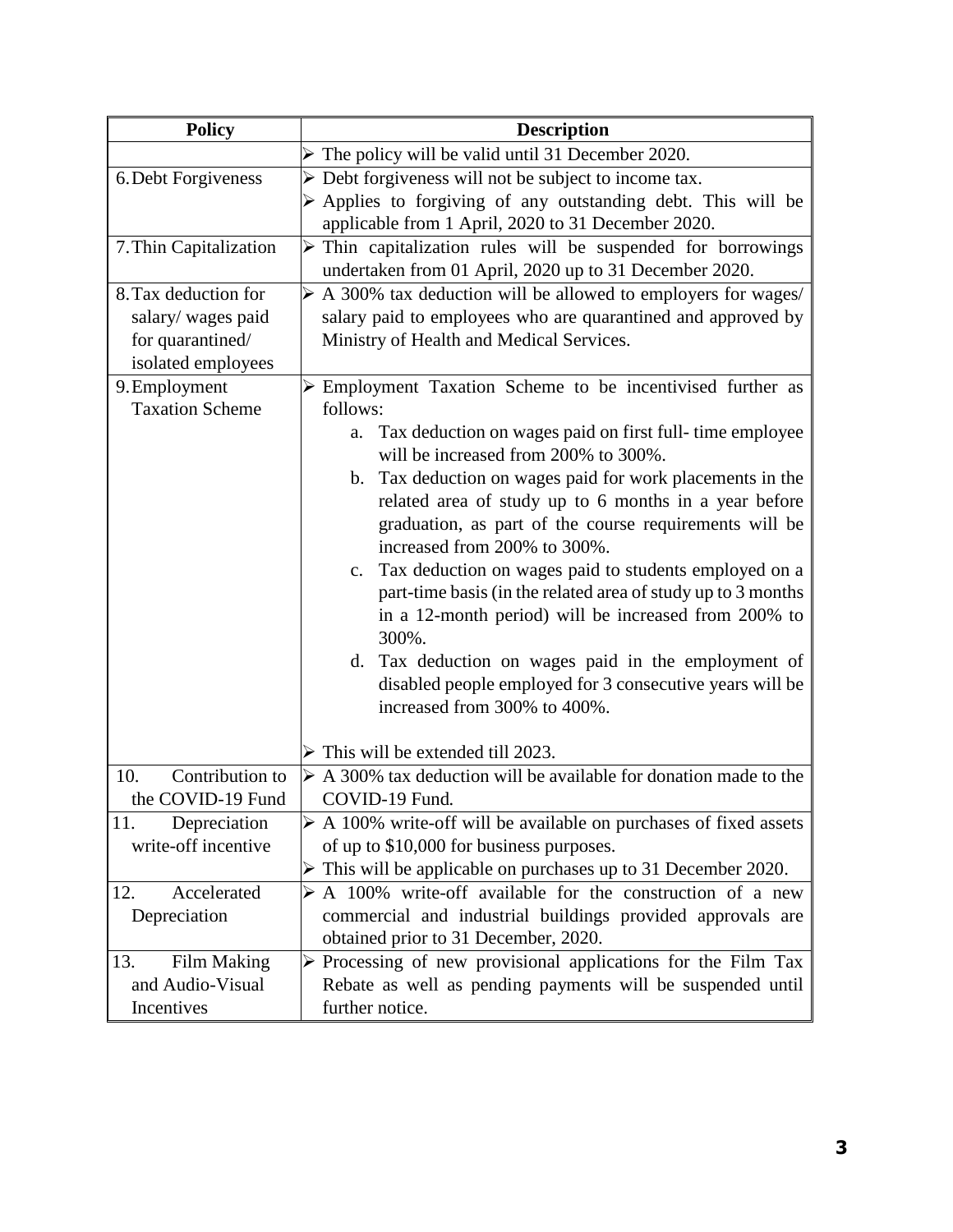| <b>Policy</b>          | <b>Description</b>                                                              |  |
|------------------------|---------------------------------------------------------------------------------|--|
|                        | $\triangleright$ The provisions under the Income Tax (Film-Making and Audio     |  |
|                        | Visual incentive) Regulations remain unchanged.                                 |  |
| Tax deduction<br>  14. | $\triangleright$ A tax deduction will be accorded to landlords for reduction of |  |
| for reduction of       | commercial rent. The reduction refers to the rent payable after 01              |  |
| commercial rent        | April 2020 to 31 December 2020.                                                 |  |
|                        | $\triangleright$ The deduction will only apply to existing rental contracts.    |  |
|                        | $\triangleright$ Landlord will have to provide record of rental income received |  |
|                        | for the past 6 months.                                                          |  |

## **(ii) Tax Administration Act**

| <b>Policy</b>    | <b>Description</b>                                                                    |  |
|------------------|---------------------------------------------------------------------------------------|--|
| 1. Waiver of     | $\triangleright$ Waiver of penalty for failure to file a tax return or lodge other    |  |
| penalty for late | documents by the due date.                                                            |  |
| lodgement        | $\triangleright$ The waiver will apply to all late lodgement penalties incurred after |  |
|                  | 01 April 2020 until 31 Dec 2020.                                                      |  |

### **(iii) Stamp Duty Act**

| <b>Policy</b>                | <b>Description</b>                                                                                           |
|------------------------------|--------------------------------------------------------------------------------------------------------------|
| 1.Stamp duty on<br>mortgages | $\triangleright$ Stamp duty levied on mortgages for resident tax payers will be<br>reduced from 1.75% to 0%. |
|                              | $\triangleright$ Stamp duty levied on mortgages for foreign tax payers will be<br>reduced from 5% to 0%.     |
|                              | $\triangleright$ Effective from 1 April 2020 to 31 December 2020.                                            |
| 2. Air Waybills              | $\triangleright$ \$10 Stamp Duty on Air Waybills for any goods, merchandise, or                              |
|                              | effects exported from Fiji will be removed.                                                                  |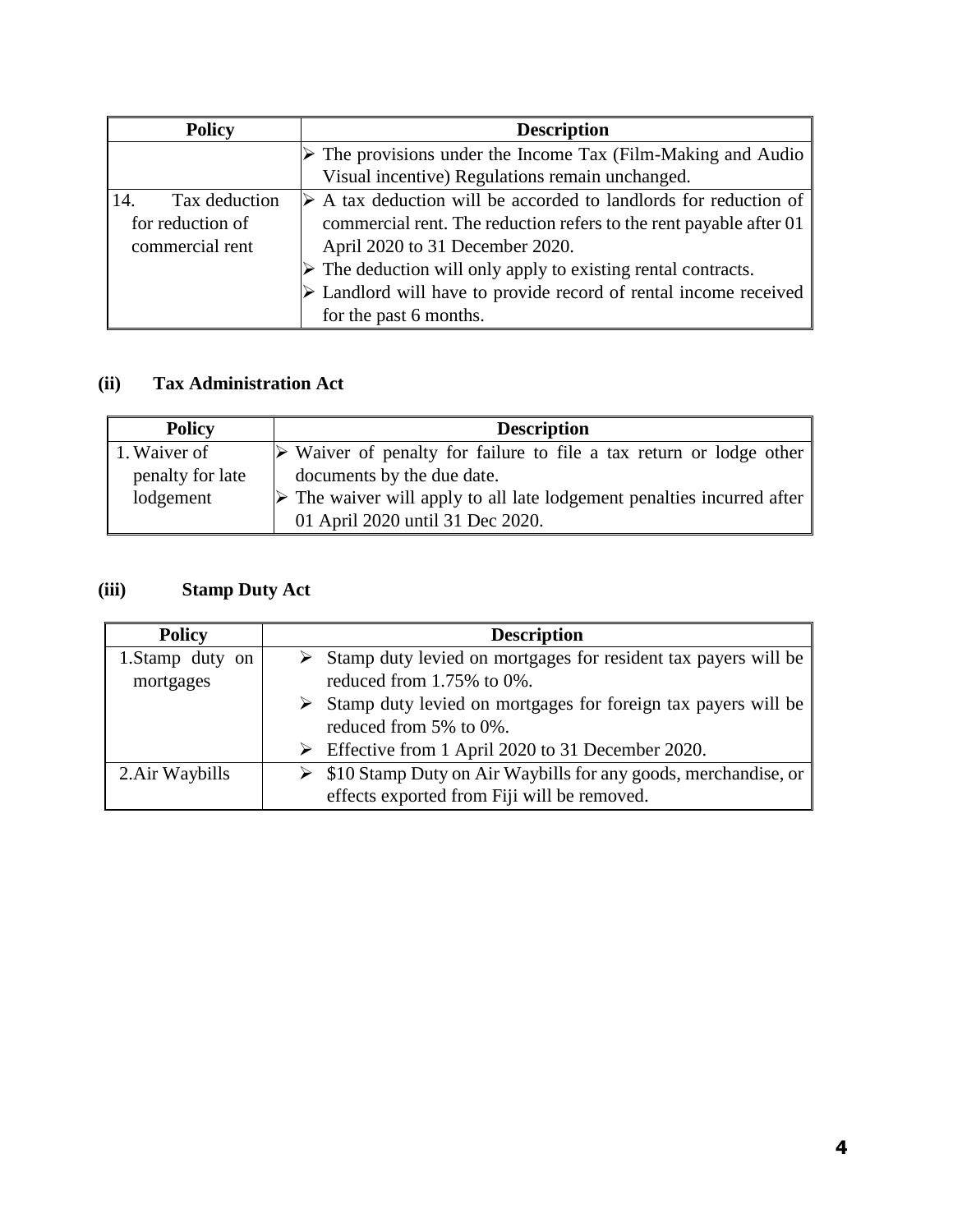#### **Part 2: Indirect Tax Measures**

## **(i) Value Added Tax Act**

| <b>Policy</b>   | <b>Description</b>                                                              |
|-----------------|---------------------------------------------------------------------------------|
| 1.VAT           | $\triangleright$ The implementation of the VAT Monitoring System as captured in |
| Monitoring      | the Electronic Fiscal Device (EFD) Regulations will be deferred to 1            |
| System (VMS)    | January 2021.                                                                   |
|                 | > The VAT Monitoring System will be applicable on gross turnover of             |
|                 | more than \$100,000.                                                            |
|                 | $\triangleright$ The taxpayers who voluntarily register for VAT (that is, those |
|                 | presently below \$100,000) will not be captured in VMS.                         |
| 2.VAT           | $\triangleright$ To assist the medical sector during the COVID-19 crisis, the   |
| exemption<br>on | importation of the following items will be exempt from Import VAT:              |
| medical         | Hand sanitizers and antibacterial hand wash;                                    |
| supplies        | Gloves (surgical, medical, knitted, crocheted with plastic<br>$\bullet$         |
|                 | coating)                                                                        |
|                 | Masks;                                                                          |
|                 | Disposable hair nets;                                                           |
|                 | Disinfectant Wipes;<br>$\bullet$                                                |
|                 | Tissue papers;<br>$\bullet$                                                     |
|                 | Face shield;<br>$\bullet$                                                       |
|                 | Medical Goggles and spectacles (used in the lab and medical                     |
|                 | facilities);                                                                    |
|                 | Protective plastic garments for surgical and medical use;<br>٠                  |
|                 | Protective garments of textiles or rubberized textiles;<br>$\bullet$            |
|                 | Long sleeve medical gowns;<br>$\bullet$                                         |
|                 | Scanners and cameras used in medical examination;                               |
|                 | Ethanol for companies involved in hand sanitizer production;                    |
|                 | Disinfectants;<br>$\bullet$                                                     |
|                 | Vaccinations and Medicaments of Chapter 30;                                     |
|                 | Air purifier;<br>$\bullet$                                                      |
|                 | Boots – specifically used in medical environment;<br>$\bullet$                  |
|                 | Hospital beds;                                                                  |
|                 | Hydrogen peroxide;                                                              |
|                 | Paper bed sheets;                                                               |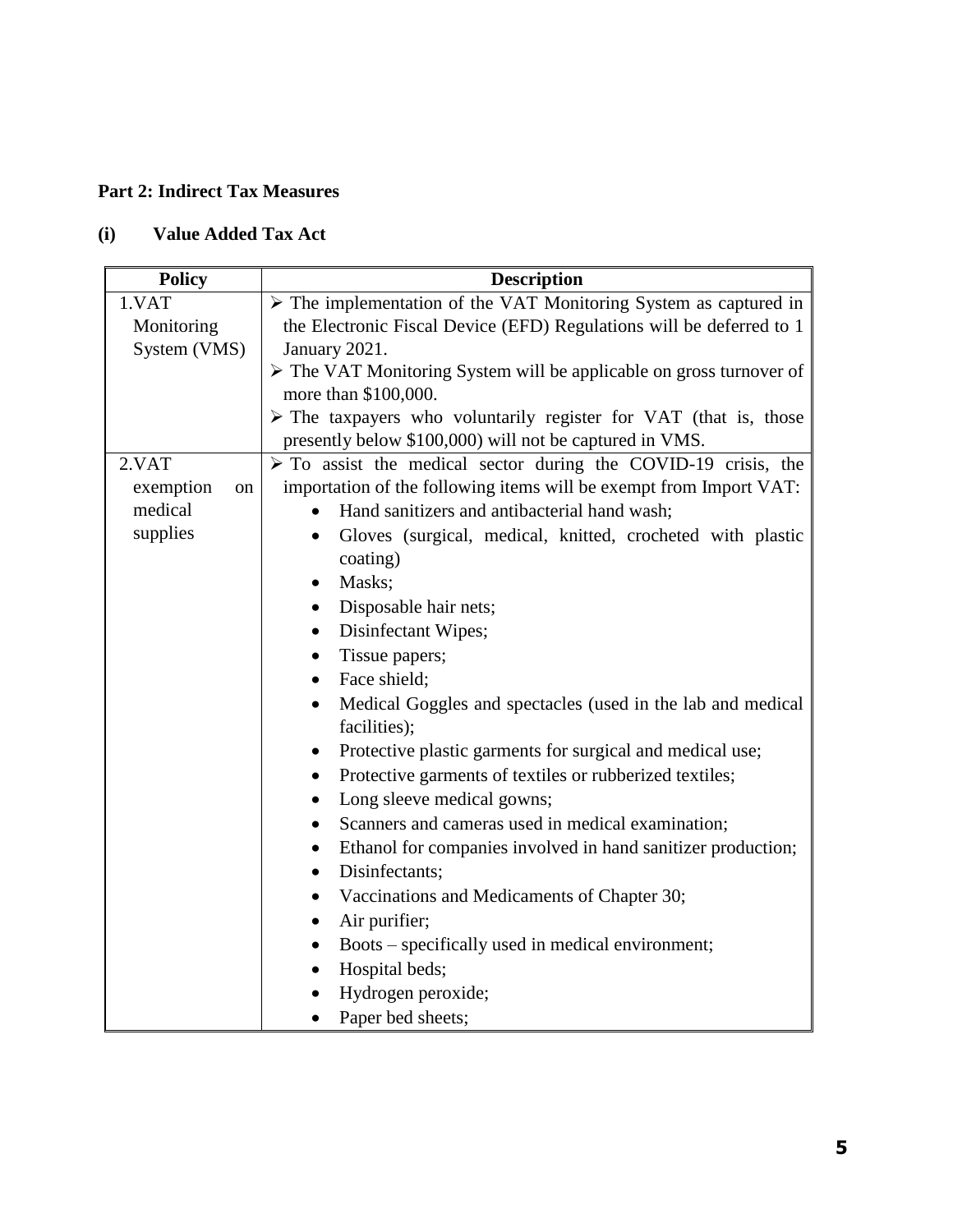| <b>Policy</b> | <b>Description</b>                                                                      |  |
|---------------|-----------------------------------------------------------------------------------------|--|
|               | Thermometers;<br>$\bullet$<br>Medical equipment under chapter 90 of the Customs Tariff. |  |

## **(ii) Customs Tariff Act - Fiscal Duty Changes**

| <b>Policy</b>            | <b>Description</b>                                                                                      |
|--------------------------|---------------------------------------------------------------------------------------------------------|
| 1. Hand sanitizers and   | $\triangleright$ Fiscal duty on hand sanitizers and hand wash will be reduced from                      |
| antibacterial<br>hand    | 32% to 0%.                                                                                              |
| wash                     |                                                                                                         |
| 2. Gloves                | Fiscal duty on medical and surgical gloves will be reduced from 5% to<br>$\blacktriangleright$          |
|                          | 0%.                                                                                                     |
|                          | Fiscal duty on plastic gloves will be reduced from 32% to 0%.<br>➤                                      |
|                          | $\triangleright$ Fiscal duty on knitted, crocheted and textile gloves will be reduced                   |
|                          | from 32% to 0%.                                                                                         |
| 3. Masks                 | Fiscal duty on masks will be reduced from 32% to 0%.<br>$\blacktriangleright$                           |
| 4. Disposable hair nets  | Fiscal duty on disposable hair nets will be reduced from 15% to 0%.<br>➤                                |
| 5. Disinfectant wipes    | Fiscal duty on disinfectant wipes will be reduced from 32% to 0%.<br>➤                                  |
| 6. Tissue papers         | Fiscal duty on tissue papers will be reduced from 32% to 0%.<br>$\blacktriangleright$                   |
| shield<br>7. Face        | Fiscal duty on face shield used for medical purposes will be reduced<br>$\blacktriangleright$           |
| (Medical Use)            | from $15\%$ to $0\%$ .                                                                                  |
| 8. Medical<br>Goggles    | Fiscal duty on medical goggles and spectacles to be reduced from 5%<br>$\blacktriangleright$            |
| and spectacles           | to 0%.                                                                                                  |
|                          |                                                                                                         |
| 9. Protective garments   | Fiscal duty on protective garments for surgical and medical use will be<br>➤<br>reduced from 32% to 0%. |
|                          | Fiscal duty on protective garments of rubberized textiles and plastic<br>➤                              |
|                          | will be reduced from 32% to 0%.                                                                         |
|                          |                                                                                                         |
| 10.<br>sleeve<br>Long    | Fiscal duty on long sleeve medical gowns will be reduced from 32%<br>$\blacktriangleright$              |
| medical gowns            | to 0%.                                                                                                  |
| 11.<br>Ethanol<br>for    | Fiscal duty on ethanol (undenatured 80% or more ethyl alcohol) will<br>$\blacktriangleright$            |
| companies involved       | be reduced from \$198.60 to \$0.                                                                        |
| hand<br>sanitizer<br>in. | Fiscal duty on ethanol (undenatured 75% or more ethyl alcohol) will<br>➤                                |
| production               | be reduced from \$198.60 to \$0.                                                                        |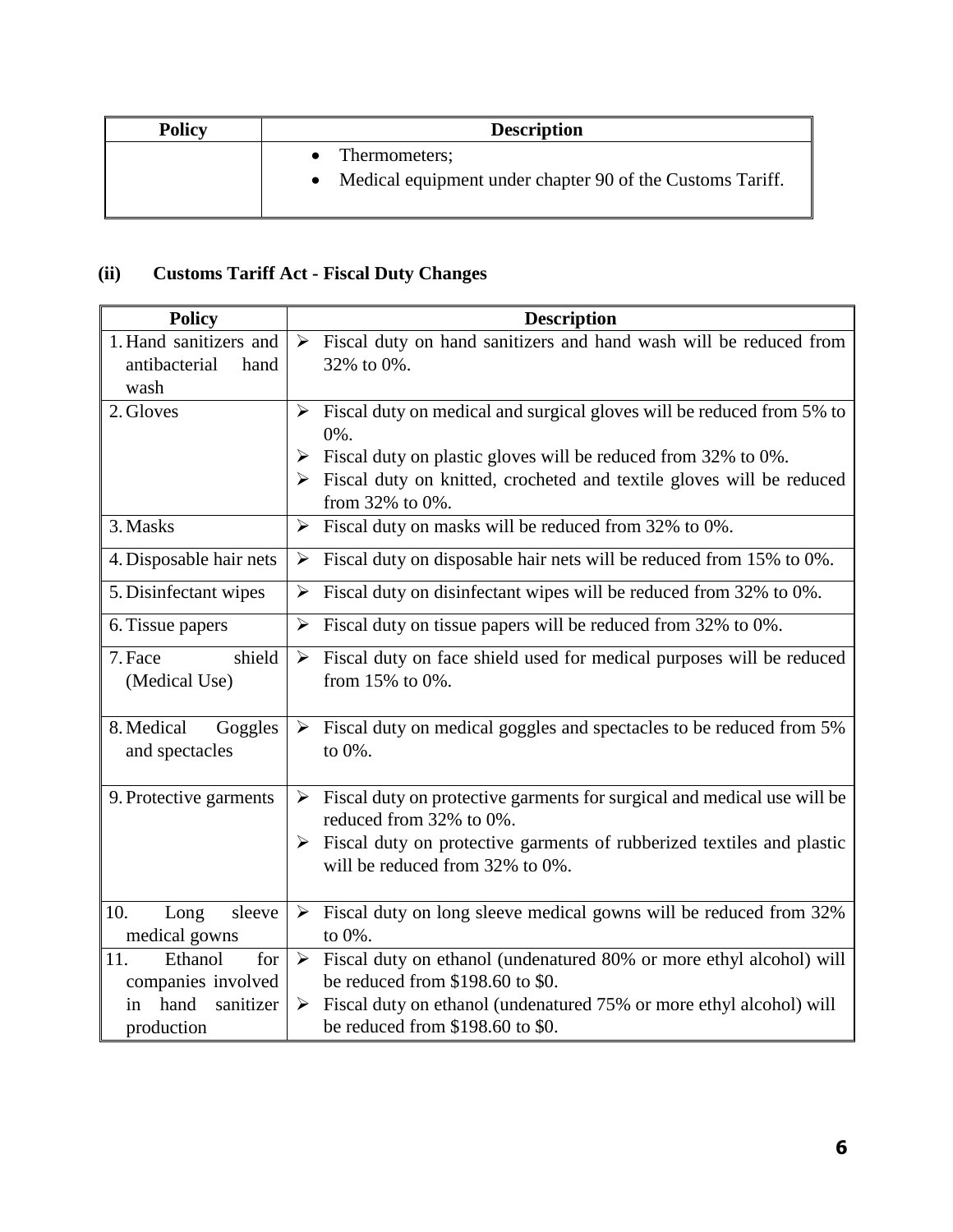| <b>Policy</b>         |                       | <b>Description</b>                                                                                                                    |
|-----------------------|-----------------------|---------------------------------------------------------------------------------------------------------------------------------------|
| Disinfectants/<br>12. | ➤                     | Fiscal duty on disinfectants will be reduced from 32% to 0%.                                                                          |
| sterilisation         |                       |                                                                                                                                       |
| products              |                       |                                                                                                                                       |
| 13.<br>Hospital beds  | $\blacktriangleright$ | Fiscal duty on the importation of hospital beds will be reduced from                                                                  |
|                       |                       | 5% to 0%.                                                                                                                             |
| 14.<br>Hydrogen       | $\blacktriangleright$ | Fiscal duty on the importation of hydrogen peroxide in bulk will be                                                                   |
| peroxide              |                       | reduced from 5% to 0%.                                                                                                                |
|                       | ➤                     | Fiscal duty on the importation of hydrogen peroxide presented as a                                                                    |
|                       |                       | medicament (put up for internal or external use as a medicine                                                                         |
|                       |                       | including as an antiseptic for the skin) will be reduced from 15% to                                                                  |
|                       | ➤                     | $0\%$ .                                                                                                                               |
|                       |                       | Fiscal duty on the importation of hydrogen peroxide put up in<br>disinfectant preparations for cleaning surfaces will be reduced from |
|                       |                       | 5% to 0%.                                                                                                                             |
| 15.<br>bed<br>Paper   | $\blacktriangleright$ | Fiscal duty on the importation of paper bed sheets will be reduced from                                                               |
| sheets                |                       | 32% to 0%.                                                                                                                            |
| Thermometers<br>16.   | ➤                     | Fiscal duty on the importation of thermometers will be reduced from                                                                   |
|                       |                       | 5% to 0%.                                                                                                                             |
| Air Purifier<br>17.   | $\blacktriangleright$ | Fiscal duty on the importation of air purifier will be reduced from 5%                                                                |
|                       |                       | to $0\%$ .                                                                                                                            |
| 18.<br><b>Boots</b>   | $\blacktriangleright$ | Fiscal duty on the importation of boots (specifically used for medical                                                                |
| (specifically used in |                       | environment) will be reduced from 32% to 0%.                                                                                          |
| medical               |                       |                                                                                                                                       |
| environment)          |                       |                                                                                                                                       |
| Fuel<br>19.           | ➤                     | Fiscal duty on the importation of Diesel (HS: 2710.12.31, 2710.12.32,                                                                 |
|                       |                       | 2710.20.31, 2710.20.32) will increase by 20 cents per litre.                                                                          |
|                       | $\blacktriangleright$ | Fiscal duty on the importation of Petrol (Benzene) (HS: 2710.12.11,                                                                   |
|                       |                       | 2710.12.12, 2710.12.19, 2710.20.11, 2710.20.12, 2710.20.19) will                                                                      |
|                       |                       | increase by 20 cents per litre.                                                                                                       |

## **(iii) Import Excise Duty**

| <b>Policy</b>     |   | <b>Description</b>                                                       |
|-------------------|---|--------------------------------------------------------------------------|
| 1. Ethanol<br>for |   | Import excise on ethanol (undenatured 80% or more ethyl alcohol) will be |
| companies         |   | reduced from 15% to 0%.                                                  |
| involved in the   | ➤ | Import excise on ethanol (undenatured 75% or more ethyl alcohol) will be |
| of<br>production  |   | reduced from 15% to 0%.                                                  |
| hand sanitizers   |   |                                                                          |